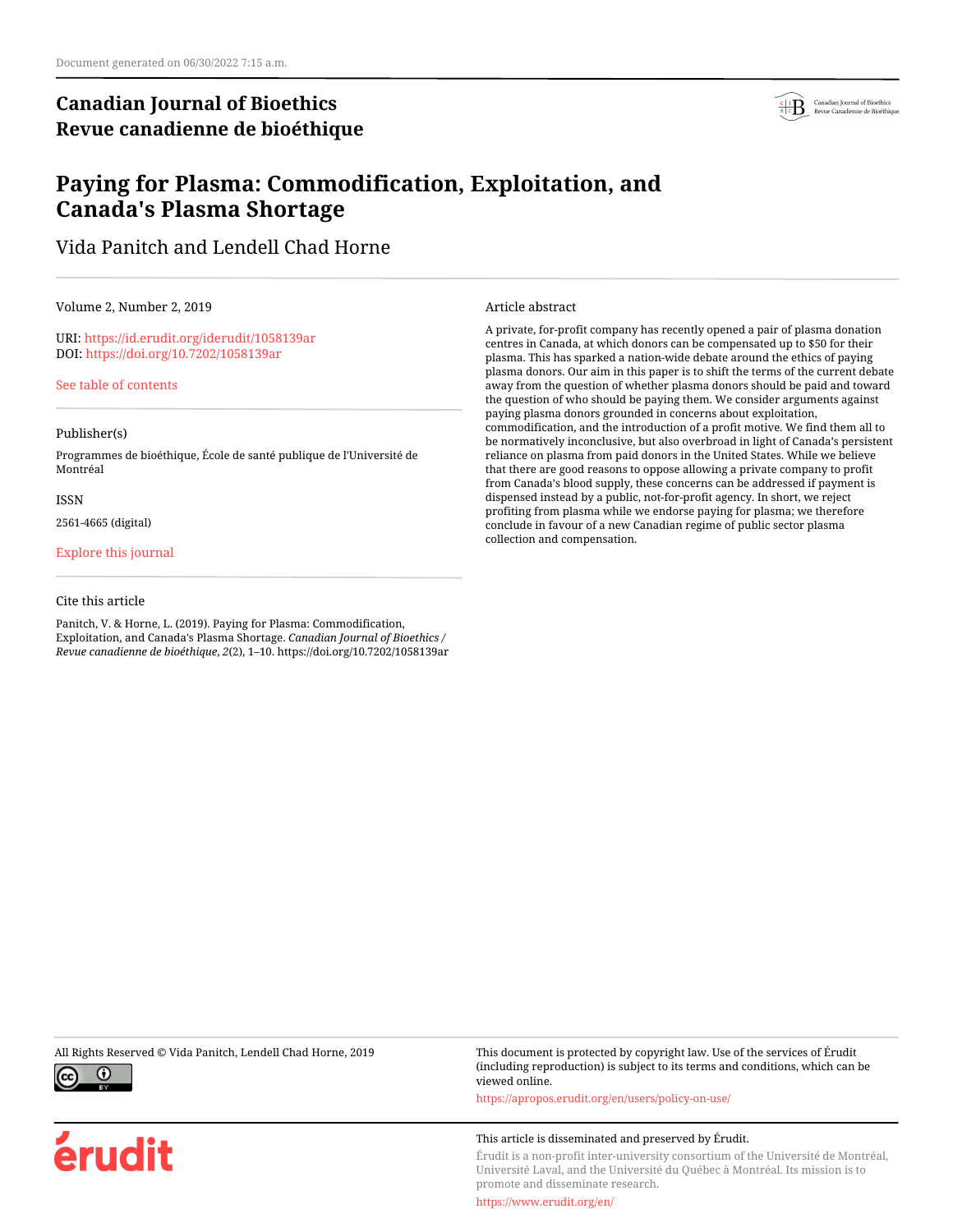### **ARTICLE** (ÉVALUÉ PAR LES PAIRS / PEER-REVIEWED)

# **Paying for Plasma: Commodification, Exploitation, and Canada's Plasma Shortage**

Vida Panitch<sup>1</sup>, Lendell Chad Horne<sup>2</sup>

### **Résumé Abstract**

Une entreprise privée à but lucratif a récemment ouvert deux centres de don de plasma au Canada. Les donneurs peuvent y recevoir jusqu'à donation centres in Canada, at which donors can be compensated up 50 \$ pour un don de leur plasma. Cela a suscité un débat national sur to \$50 for their plasma. This has sparked a nation-wide debate around l'éthique de la compensation des donneurs de plasma. Dans cet article, notre objectif est de réorienter le débat actuel, c'est-à-dire de terms of the current debate away from the question of whether plasma déterminer qui devrait compenser les donneurs de plasma plutôt que donors should be paid and toward the question of who should be de déterminer s'ils devraient être compensés. Pour examiner les paying them. We consider arguments against paying plasma donors arguments contre la compensation des donneurs de plasma, nous tenons compte des préoccupations liées à l'exploitation, à la marchandisation et à la logique lucrative. Ils nous paraissent tous non inconclusive, but also overbroad in light of Canada's persistent reliance concluants d'un point de vue normatif, mais aussi trop généraux on plasma from paid donors in the United States. While we believe that compte tenu de la dépendance persistante du Canada à l'égard du plasma provenant de donneurs rémunérés aux États-Unis. Nous from Canada's blood supply, these concerns can be addressed if croyons qu'il y a de bonnes raisons de s'opposer à ce qu'une payment is dispensed instead by a public, not-for-profit agency. In entreprise privée tire profit de l'approvisionnement en plasma du short, we reject profiting from plasma while we endorse paying for Canada, mais ces préoccupations peuvent être dissipées si le plasma; we therefore conclude in favour of a new Canadian regime of paiement est effectué par un organisme public sans but lucratif. Bref, public sector plasma collection and compensation. nous rejetons l'idée de tirer profit du don de plasma alors que nous appuyons la compensation d'un don de plasma; nous sommes donc partisans d'un nouveau régime canadien public de collecte de plasma et de sa compensation.

**Mots-clés Keywords**

A private, for-profit company has recently opened a pair of plasma the ethics of paying plasma donors. Our aim in this paper is to shift the grounded in concerns about exploitation, commodification, and the introduction of a profit motive. We find them all to be normatively there are good reasons to oppose allowing a private company to profit

commodification, exploitation, plasma, blood donation, profit

## **Introduction**

Blood plasma is the straw-coloured fluid in which blood cells and platelets travel. It is a valuable medical resource used to treat a range of immunological, hematological, and respiratory conditions. A direct transfusion of plasma is used to treat certain kinds of bleeding disorders, such as hemophilia, but plasma is also a raw material used in a variety of plasma-derived medicinal products (PDMPs). In Canada, the highest demand among these PMDPs is for immune globulins, which are used to treat immune disorders [1].<sup>1</sup>

Since its founding in 1998, Canadian Blood Services (CBS) has been tasked with managing Canada's blood supply, including its plasma supply, outside of Quebec. CBS was created as a publicly-funded, not-for-profit organization to take over management of Canada's blood system from the Canadian Red Cross, after the Krever commission found the Canadian Red Cross to be negligent for its role in the Canadian blood scandal of the 1980's. CBS, like the Red Cross before it, relies exclusively on unpaid donations [2].

Canada currently suffers a shortage of domestically produced blood plasma. While voluntary, unpaid donations yield enough plasma to meet Canada's needs for direct transfusions, Canada falls far short of self-sufficiency when it comes to the plasma needed to produce PDMPs. Canada currently meets only 17% of its need for immune globulins, the highest-demand PDMP, through domestic donations. The rest of the plasma needed to produce these products is collected in the US from paid donors [1,3].

Recently, the private, for-profit corporation Canadian Plasma Resources (CPR) has entered the picture. CPR gained national notoriety for its controversial practice of offering plasma donors a gift card worth up to \$50 in exchange for their donation. (Donors also have the option to gift their payment to a charitable organization.) CPR opened their first clinic in Saskatoon in February of 2016 [4]. They opened a second clinic in Moncton the following year, and they have expressed plans to open as many as 8 more clinics across Canada [5,6]. The opening of these two CPR clinics has sparked a nationwide debate around the ethics of paying for blood plasma. While paying donors is seen as acceptable by groups like the Nuffield Council on Bioethics and could bolster domestic supply, it also raises concerns around safety, commodification, and exploitation [7-9]. Citing precisely these issues, British Columbia recently joined Alberta, Ontario, and Quebec in banning payment for blood and blood plasma [10]. Advocates are pushing for a similar ban in Nova Scotia [11]. At the federal level, Senator Pamela Wallin has introduced a bill that would ban such payments all across Canada [12].

Our view is that the terms of the current debate are unproductive, and our aim in this paper is to shift the debate in a more helpful direction. We worry that too much attention has been devoted to the question of *whether* Canada should pay plasma donors, and too little to the question of *who* should be paying them. As such, our project here is two-fold: first, to show that we

<sup>1</sup> We will sometimes use the word "blood" to refer generically to whole blood or blood plasma. When the distinction is important – for example, when discussing specific studies – we will say specifically "whole blood" or "blood plasma."



l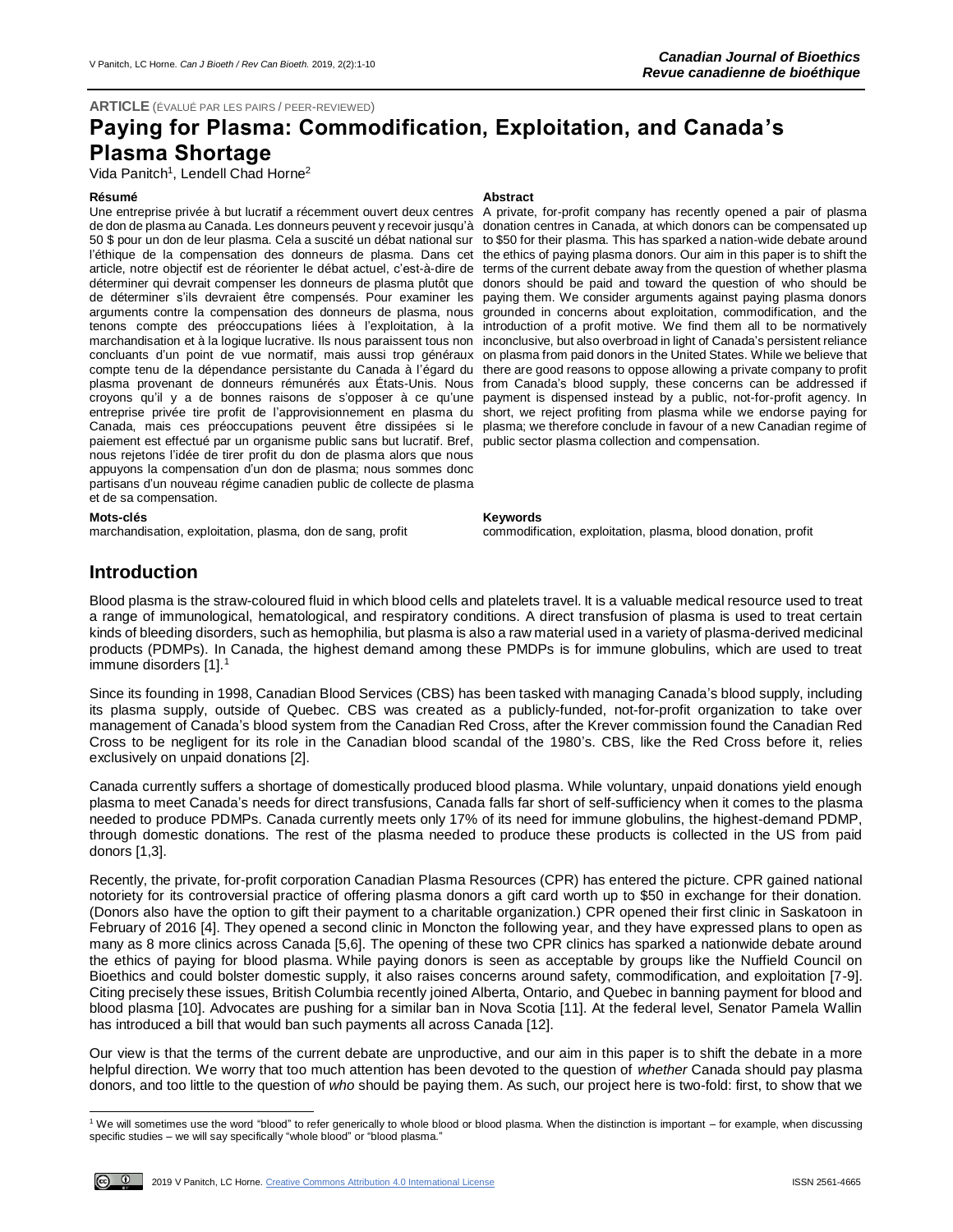needn't worry so much, morally speaking, about whether to pay donors and second, that we should worry quite a bit more about who should be paying them. Given the urgency of Canada's need for PDMPs and our persistent reliance on paid plasma donors abroad, it is senseless to hold that Canada should not pay for plasma; we already do, and there has been no suggestion that we should stop. While there are many legitimate ethical concerns around paying plasma donors, we believe these ethical concerns can be adequately addressed if donors are paid by a public, not-for-profit entity like CBS instead of a private, forprofit entity like CPR.

Our argument proceeds in four sections. In Section I, we defend the claim that a secure domestic supply of blood plasma is a morally important goal, and we show that paying patients for plasma can reasonably be expected to promote this goal. In the next three sections, we show that standard arguments against paying plasma donors fail. We begin in Section II with arguments around the exploitation of donors. We show that exploitation is actually worse in a regime where donors are expected to provide a valuable resource for free compared to one where donors are paid. We turn in Section III to various arguments against treating blood and blood products as a commodity. We claim that these arguments are not only normatively inconclusive but also overbroad, given that Canada already relies on plasma protein products manufactured from paid donations from the United States. Finally, in Section IV, we turn to the controversial issue of profit. Although there are good reasons to refuse to allow private corporations to profit from Canada's blood supply, these reasons have nothing to do with the morality of compensating donors*.* We argue that a system where donors are paid by a public, not-for-profit agency is preferable for many reasons, most notably because it would help bolster Canada's domestic plasma security in ways that for-profit payment would not.

## **I. Sufficiency, Security, and Safety**

The memory of the blood scandal of the 1980's shapes many Canadians attitudes toward their blood system. In the first half of that decade, roughly 1,000 people were infected with HIV and another 30,000 with Hepatitis C due to tainted blood products, making it arguably the largest public health disaster in Canadian history. Significantly, many of those infections occurred after tests for HIV and Hep-C were available, and indeed even after many peer countries had implemented testing regimes to screen blood for these pathogens [13].

In 1997, Justice Horace Krever's Commission tabled the results of its years-long investigation into the blood scandal. They recommended more than 50 changes to Canada's blood system, guided by these five core principles:

- 1. Blood is a public resource.<br>2. Donors of blood and plasm
- 2. Donors of blood and plasma should not be paid for their donations, except in rare circumstances.
- 3. Whole blood, plasma, and platelets must be collected in sufficient quantities in Canada to meet domestic needs for blood components and blood products.
- 4. Canadians should have free and universal access to blood components and blood products.
- 5. Safety of the blood supply system is paramount [14, p.1047].

The report's third principle champions self-sufficiency in blood components and blood products. Self-sufficiency is desirable for several reasons. Blood and blood products are important for preserving the health and indeed the lives of thousands of Canadians. At the same time, demand for these products is growing worldwide, both as we discover new treatments and as demand from developing countries for existing treatments grows. The fact that Canada is currently able to import enough plasma to meet its needs is no guarantee that it will be able to do so in the future; sudden outbreaks of disease or shutdowns of particular fractionation facilities have been known to cause supply interruptions in the recent past [3]. This is why, twenty years after the Krever report, Canadian Blood Services continues to emphasize the importance of blood and plasma selfsufficiency [1]. In addition, the Canadian Government's Expert Panel on Immune Globulin Product Supply and Related Impacts in Canada has issued a recent report emphasizing its importance [3].

The goal of plasma self-sufficiency, however, would appear to conflict with the Krever report's second principle, according to which donors should not normally be paid. It is true that Canada has achieved self-sufficiency in whole blood and in plasma for direct transfusions through unpaid donations. But self-sufficiency in the plasma needed to produce PDMPs is another story. Canada relies heavily on paid foreign sources for the plasma needed to produce these products; indeed, unpaid Canadian donors provide only 17% of the plasma necessary to produce such products, with the rest coming from paid donors in the United States [1,3]. The shortfall in domestic supply is so large that CBS does not even pretend to have a plan to meet it; their current goal is to find a way to source just *half* of the plasma needed for PDMPs domestically through significant new outlays in facilities and outreach [15].

Canada is hardly unusual in being unable to source adequate quantities of plasma from voluntary, unpaid donations. A 2013 study estimated that, in a world where access to immune globulins was determined by clinical demand rather than supply restrictions, a country would need to produce approximately 30 liters of plasma per 1,000 population each year to ensure an adequate supply of those products. On that basis, the study observed that *no country in the world* came close to producing enough plasma to achieve self-sufficiency by relying exclusively on voluntary, unpaid donations. The four countries that did cross the 30 liters per 1000 population threshold – the US, Austria, the Czech Republic, and Germany – all relied on a mix of paid and unpaid donations [16].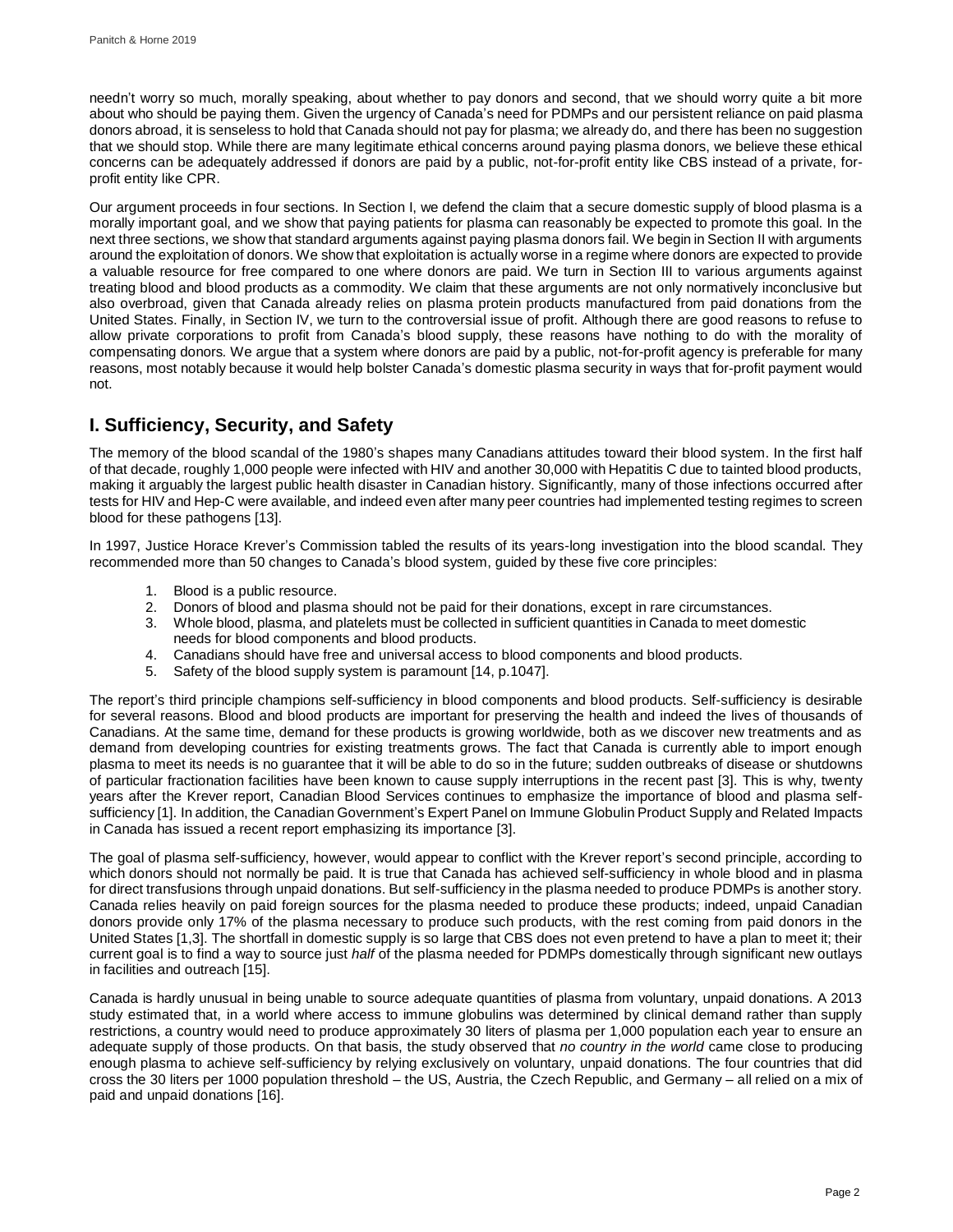There is good evidence that introducing payments or other material incentives for donation would significantly increase supply. There is, first, the intuitive support coming from the just-mentioned fact that the countries that allow payment for plasma are exactly the countries with the largest supply [16]. In addition, a variety of observational and experimental studies have found significant benefits from incentives [17,18]. A 2013 review essay in *Science* reported that incentives had been shown to increase whole blood donation rates in specific interventions by as little as 5 or as much as 40 percent, depending largely on the size of the incentive [17].<sup>2</sup> Moreover, offering such incentives appeared to be quite cost-effective. For example, one study in the US case found that a mere \$10 USD payment led to an increase of nearly 7 extra units of whole blood per 100 individuals contacted to donate, at a net cost of \$34.40 USD per additional unit of blood [19]. On any plausible estimate of the social benefits of an extra unit of whole blood, it is far in excess of \$34.40.<sup>3</sup>

Of course, one might worry that a system of paid donation might yield an adequate *quantity* of plasma at the expense of plasma of adequate *quality*, thus undercutting not only Krever's second principle but also his fifth – that the safety of the blood supply is paramount. These kinds of concerns are often grounded in Richard Titmuss's landmark study of paid versus unpaid whole blood donation, which found a tendency for paid donations to be of lower quality and hence to be less safe [20]. It is worth noting that, to some extent, Titmuss's study has been yet another victim of the broader replication crisis in the social sciences; a 2013 meta-analysis found no evidence that paying donors reduces the quality of donations [21].

But concerns about the safety of paid donations are ultimately extraneous to the current debate in Canada, for two reasons. First, Canada's choice is not between relying on paid versus unpaid donations, but between relying on paid *American* donations versus relying on paid *Canadian* donations. The option of relying entirely on unpaid donations is not on the table now nor in the foreseeable future, unless we are prepared to let thousands of Canadians go untreated. And second, because of the extensive processing that PDMPs undergo, the risks to the blood system from plasma *products* – as compared to the risks from whole blood or direct plasma transfusion – is extremely low. The production of PDMPs involves purification techniques that all but eliminate risks to the blood system caused by unsafe donations [1]. Indeed, there has not been a single confirmed case of a disease transmitted through PDMP's in over 20 years [3].<sup>4</sup>

Contemporary arguments against paying for plasma sometimes insinuate that paying Canadians for plasma means ignoring the lessons of the tainted blood scandal [23]. But while the scandal had many causes, paying Canadians for their blood was not one of them; the Canadian Red Cross never paid donors. In fact, the system we currently have, where we rely on blood components purchased from questionable sources abroad, has more in common with the system that produced the tainted blood scandal compared to one that relies on federal oversight of a paid domestic donor system.

The security of the blood supply is an important goal, and the considerations in this section suggest that this goal can perhaps be promoted by paying donors for their plasma. This does not by itself entail that it is incumbent upon us to pay donors; there may be other, countervailing moral reasons that speak against it. We turn to a consideration of some of those reasons in the sections that follow.

## **II. Exploitation**

Advocacy groups like *Blood Watch*, *Canadian Doctors for Medicare*, and *The Registered Nurses Union* have argued against paying plasma donors on the grounds that it not only supposedly threatens public safety, but just as troublingly, that it exploits the poor [24]. Exploitation is a concept with a great deal of rhetorical force. The term is often used as a bludgeon in public debate, to decry any sort of practice its opponents find problematic, without it being given much content or analysis. Nonetheless, the intuition that underlies common appeals to this term is the worry that vulnerable persons are somehow being manipulated or treated unfairly. This intuition captures something about the concept: for a relationship, transaction, or practice to be exploitative, there has to be someone who is taken *wrongful advantage of* by another. Even if both parties walk away better off than they were before, a relationship may still be exploitative if one party coerced, lied to, or deprived the other of what she is truly owed.

In order for a transaction to qualify as exploitative, what therefore has to be shown is that one party acts in contravention to one of two criteria. Either they mislead or coerce the other party, thus undermining the extent to which the other party can meaningfully be said to give consent to the arrangement – call this the *consent* criterion. Or they deny the other party something they are truly owed, a fair share of the benefits of the exchange – call this the *fairness* criterion [25]. For it to be held that a private system of paid donation is exploitative, what therefore has to be shown is that the party who pays donors – CPR in this case – acts in contravention of either (or both) of the consent or the fairness criterion.

Let us take the consent requirement first. Is it true that paid donors in Canada are lied to? CPR informs its donors of the minimal risks of the procedure, its duration, invasiveness, and payment schedule. As such, it cannot be reasonably claimed that donors are exploited because they are misinformed, and in that sense taken wrongful advantage of by CPR. The more

l <sup>2</sup> Of the 19 incentive items studied in [17], only one – the offer of a free cholesterol test – was shown to have no effect in increasing the number of donations. To be fair, a more recent review in *Transfusion* found more mixed results, with some incentives delivering significant increases in turnout and retention of donors and

others producing a negligible increase or no increase; however, no incentives were shown to have negative effects [18].<br><sup>3</sup> We assume here that if payment is effective in promoting whole blood donation, it would also be ef

<sup>4</sup> When it comes to paying for plasma, there may be legitimate worries about the safety not of *donations* but of *donors*. Little is known about the health impact of regular weekly or even twice-weekly plasma donations, but anecdotal evidence suggests it may be significant. If so, this would be a reason to limit the frequency of donations, but it does not in our view speak to the morality of payment *per se* [22].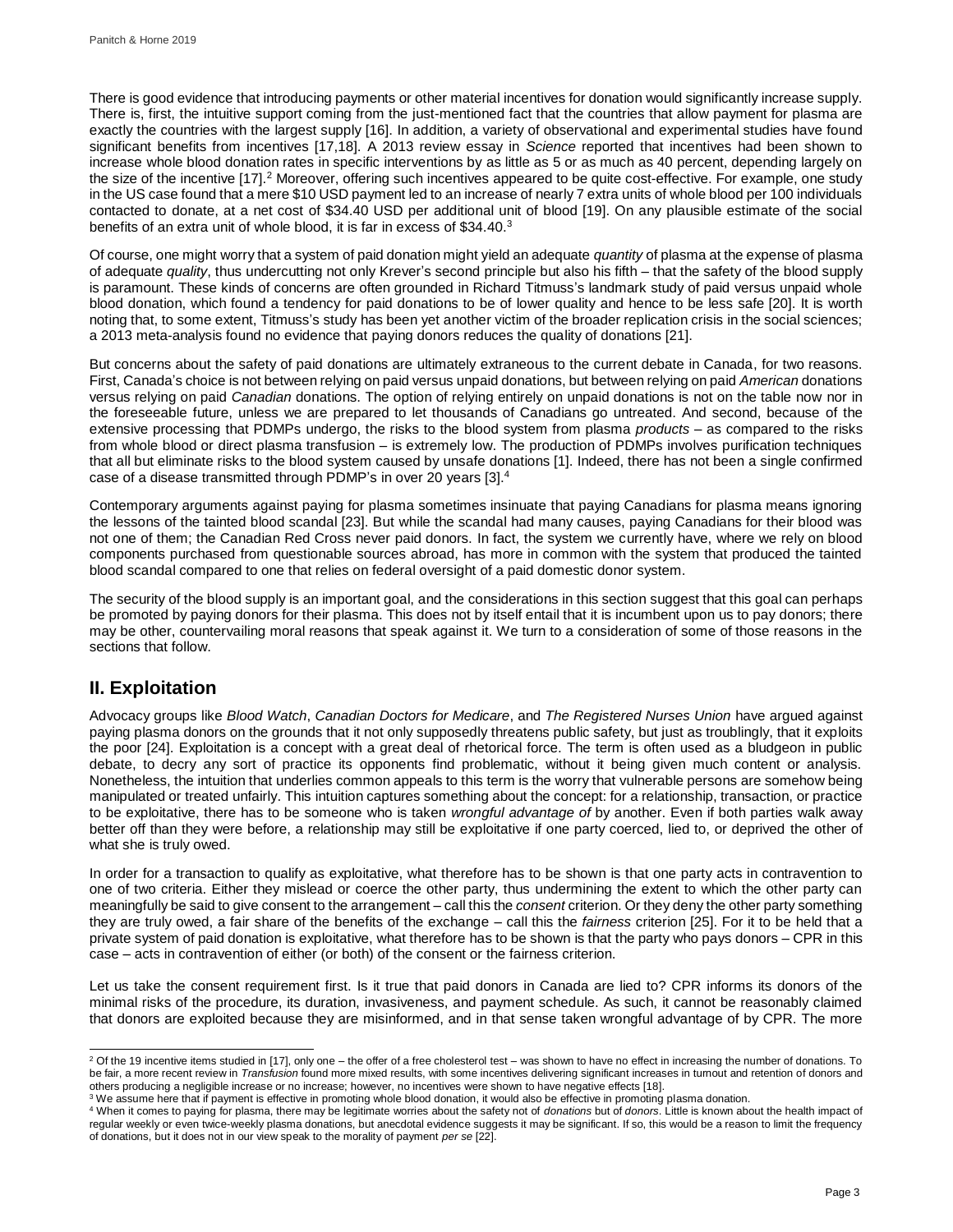interesting question with respect to the consent criterion is whether paid donors are manipulated or coerced by CPR. Of course, the question is not whether CPR literally coerces a person into donation – say, by putting a gun to her head and issuing the ultimatum, "your plasma or your life." The question, rather, is whether the offer of payment is so tempting to those who are truly desperate that it amounts to an offer they cannot refuse – and thus an offer to which they cannot give meaningful consent.

Understood in this way, the question is whether the offer of \$25-50 to a needy person acts in much the same way as the gun would, effectively coercing her into selling her plasma. The argument that this is indeed coercive goes like this: "the fewer alternatives a person has to obtain the financial means offered through blood donation, the higher the coercive influence or pressure exerted through the offer of payment...offering someone in extreme material need and without alternative opportunities for income money for blood instead of other, more meaningful options…[is] an unacceptable way of compromising this person's autonomy" [26, p.330].

This type of argument might have some plausibility when applied to the question of organ sales in developing countries, for example, where potential vendors are profoundly desperate, and where the payment offered typically exceeds what that individual might otherwise earn over many years [27]. But the argument is unpersuasive when it comes to plasma donation in Canada. While in some social contexts the offer of \$25-50 can be the difference between life and death, and thus constitute an offer someone cannot reasonably refuse, this is unlikely to be so in Canada against the backdrop of a social safety net that provides needed social services and income support. However inadequate we might take these provisions to be, they are certainly robust enough to provide an alternative to selling one's plasma for \$25-50.

Of course, a \$25-50 payment represents a single donation. With plasma, unlike with whole blood, you can donate once a week (or in the US, twice a week, something that may eventually become the case here as well). This means paid donors can make up to \$200 a month. That is a more compelling sum. But it is a sum that may look attractive to a good number of less vulnerable Canadians as well. The more compelling the offer becomes, the less badly-off someone has to be to accept it. And the less it therefore makes sense to say that the party who extends the offer takes unfair advantage of the most vulnerable. But even if it were true that the offer of this much money were coercive of the worst off, this would not necessarily be an argument against payment; it might instead be an argument for a means-tested system in which only those donors determined to have alternative options for earning this much money would be eligible for payment [28].

A further point is worth making about coercion as it pertains to exploitation. There is a moral distinction that needs to be drawn between coercion and incentivization. The gunpoint ultimatum works by removing options until the victim's best course of action is the one the gunman prefers. In other words, the gunman restricts the victim's options until his choice becomes the victim's most attractive option. By contrast, offering an incentive *adds* to a person's range of options, and the incentive succeeds only if it is preferred to any option the person had before. A coercive offer thus restricts a person's options, whereas an incentive adds to them. From this perspective, what CPR offers is clearly incentivizing, not coercive. Preventing CPR from making such an offer does not improve the situation of vulnerable people; it merely takes away from them what they currently regard as their best option, rather like the gunman does [29].

The other criterion that can substantiate an exploitation claim is that, while both parties might benefit from their interaction, one party benefits disproportionately, thus depriving the other of what she is fairly owed. According to the fairness criterion, what we would need to establish is that CPR denies their donors something they are rightfully due qua donors. On the most obvious interpretation of this, we should presumably worry about whether CPR profits by paying their donors too little. In fact, CPR pays its donors the equivalent of about 30% of what their plasma is worth when it is sold [9, sec.7.4]. We need not puzzle over whether this percentage is too large or too small in an era in which wages are steadily falling and profits rising relative to GDP. Instead, all we need to note is that, according to the fairness criterion, removing the payment would actually make the transaction even *more* exploitative. Whether 30% represents a fair share of the benefits of the exchange, it is clearly a lot fairer than 0%.

From that point of view, given that wages are earned and profits are made from plasma, there is good reason to think that it is unpaid donors who are being taken wrongful advantage of. And this advantage-taking is arguably made worse by the anticommodification rhetoric used to justify non-payment: when donors are told that their plasma is too valuable to have a price – and told this by the very agency that later assigns it a price – the unfairness of nonpayment is compounded by outright deception. It is thus not a paid system but rather our current volunteer regime that flouts both fairness and consent considerations.<sup>5</sup>

## **III. Commodification**

l

Arguments against paying plasma donors that are grounded in concerns about safety or exploitation have at least this much in common: they claim that paying plasma donors would cause concrete harms or wrongs to identifiable individuals, in the

<sup>&</sup>lt;sup>5</sup> It might even be said that the current volunteer system is exploitative to the extent that it takes unfair advantage of the beneficent. When it comes to living organ donation, for example, the majority of donors are female, and the recipients primarily male [30]. Given the social expectation of gendered altruism, this is not altogether surprising, and some evidence suggests that this also has an effect on gender demographics in blood donation [31]. Women are far more likely to cite altruism as their reason for giving; women in their 20s give blood at a much higher rate than men in this age group, and while, as they age, women tend to give less, this is often due to higher rates of adverse reactions and associated restrictions placed on the number of donations women are permitted to make in a year as compared to men [32].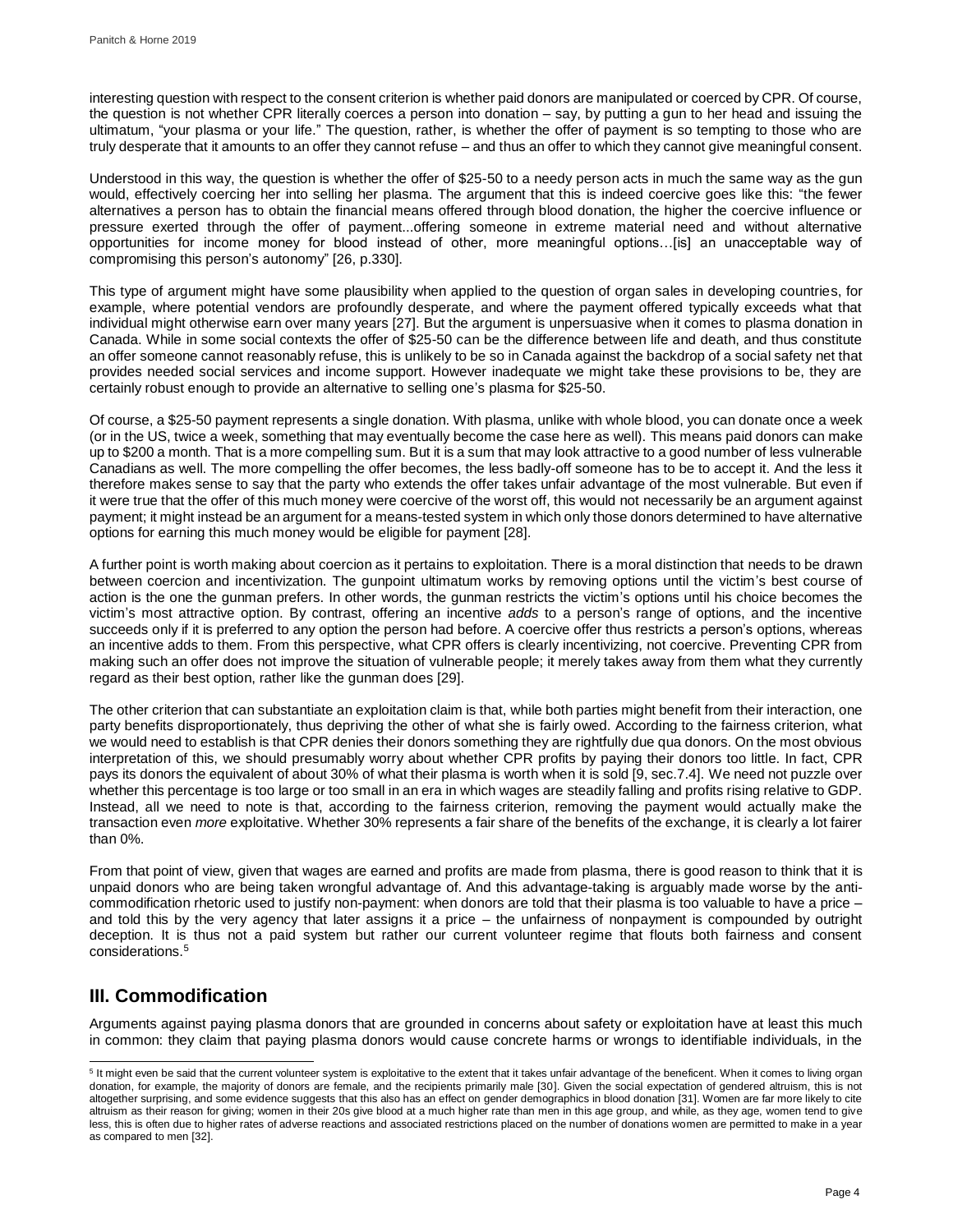form of either greater risks for plasma recipients or exploitation of plasma donors. However, such claims are quite difficult to substantiate, or so we have argued in the first two sections of this paper. Another set of arguments against paying for plasma appeals to more abstract harms against societal norms or moral values, and we turn to these arguments here and in the next section. We begin, here, by considering arguments to the effect that blood or its components should not be treated as a commodity. On this line of thinking, we must avoid paying donors because doing so invites the intrusion of market forces into the blood system, and these market forces tend to corrupt or crowd out important social values. In the next section, we consider arguments to the effect that we must not pay donors because it is wrong to allow individuals or corporations to profit from human blood.

There is a long tradition of anti-commodification arguments purporting to show that certain important goods must be protected from the distorting influence of the market, and which therefore should not be bought or sold. Broadly speaking, we can distinguish two lines of critique. The first focuses on the effects of the market on the good being exchanged, while the second focuses on the effects of the market on the motivations of the parties to the exchange. According to the first line of argument, which we will call the *corruption* argument, assigning a price or a market value to a morally significant good corrupts its true worth, turning it into a mere commodity. According to the second, which we will call the *crowding out* argument, buying and selling morally significant goods introduces self-interest into a domain that should be governed by altruism or publicspiritedness; and self-interest, once unleashed, crowds out these more valuable motivations.

The *corruption* argument suggests that the problem with paying plasma donors is that it involves putting a price on plasma, thereby turning it into a mere commodity or market resource. In that way, we fail to value it properly as the kind of good that it truly is. As Michael Sandel argues, "putting a price on the good things in life can corrupt them…because markets don't only allocate goods; they also express and promote certain attitudes toward the good being exchanged" [33, p.9]. Elizabeth Anderson shares this worry, noting that assigning something a market price expresses the idea that it can and should be valued solely in terms of the instrumental use to which it may be put [34]. On her account, the body is not the kind of the thing that should be valued in such terms.<sup>6</sup>

We do not question the central insight here, which is that even in a market economy certain goods should remain exempt from market valuation. Nonetheless, there are a number of things wrong with this line of thinking as applied to plasma specifically. First of all, our current 'unpaid' plasma regime in Canada already relies heavily on paid donors. The claim that it is wrong to assign price values to blood seems to be mere rhetoric in light of the fact that 80% of our plasma for PDMPs comes from clinics in the US, where donors are paid. How can we claim that blood is too valuable to have a price, unless we are prepared to say that Canadian donors (or their plasma) have greater moral worth than their American counterparts? Second, while we may not pay Canadian donors themselves, this doesn't mean that their plasma is never assigned a price; it simply acquires its price tag a little further down the supply chain [31]. In the case of PDMPs, Canadians' raw plasma must be screened and shipped to fractionation facilities in the US for manufacture. It is then sent back to Canadian hospitals for use as treatment. All of this costs money. Moreover, the highly trained professionals who carry out these processes earn wages, as we think they should, despite the fact that this clearly introduces financial incentives into the blood donor system. Once all of these costs are accounted for, CBS bills provincial insurers for the calculated costs of the treatments used by hospitals in their jurisdiction [36].

At a minimum, these considerations suggest that as a case against paying donors, the corruption argument would have to be applied in an arbitrarily narrow way. If assigning a price to blood and blood products corrupts their true worth, this has implications that go far beyond the non-payment of donors. Canada's blood system already assigns a price to plasma – not only to the raw plasma of American donors, who are paid, but also to PDMPs at all phases of production *except* for the acquisition of plasma from Canadian donors. It is therefore rather arbitrary to insist that this is the *one* element of the blood system that must never be assigned a price.

According to the second version of the anti-commodification argument, the *crowding out* argument, blood and blood plasma are the kinds of resources that should be offered from a motive of altruism or public-spiritedness.<sup>7</sup> The introduction of payment inspires self-interest, and thereby supplants or *crowds out* these nobler motives. According to the Krever Report, blood should be "given altruistically by persons in Canada for the benefit of other persons in this country" [14, p.1047]. In defense of her proposed bill banning payment for plasma donation, Senator Wallin echoes this view, stating that "Canada's blood collection system must remain one that is driven by the human instinct to help one another, not by personal gain" [12]. These concerns echo Titmuss's view that introducing payment into the blood system "represses the expression of altruism, and erodes the sense of community" [20, p.314].

We agree that altruism is desirable. Certainly, a community in which acts are performed for altruistic reasons is preferable to one in which they are not. Not all social relations should be mediated by market mechanisms, nor should all human interactions be driven by self-interest rather than regard for the needs of others. But granting the desirability of this goal, it's not altogether clear that it is best promoted, or even promoted at all, by restricting payment to plasma donors, for several reasons.

 6 Immanuel Kant initially raised such concerns when he avowed that "what has a price can be replaced by something else as its equivalence; what on the other hand is raised above all price and therefore admits of no equivalent has a dignity" [35, 4:434].<br><sup>7</sup> Of course, crowding out also is often used to refer to the predicted effect that, when the option of payment is made avai

donate for free. This is simply the practical side of the moral problem we are addressing here: that when pecuniary incentives are introduced, this has an effect on (diminishes the number of actions taken from) altruism. We discuss this briefly below, and in more detail in the following section, where we show that this concern is not supported by the available evidence.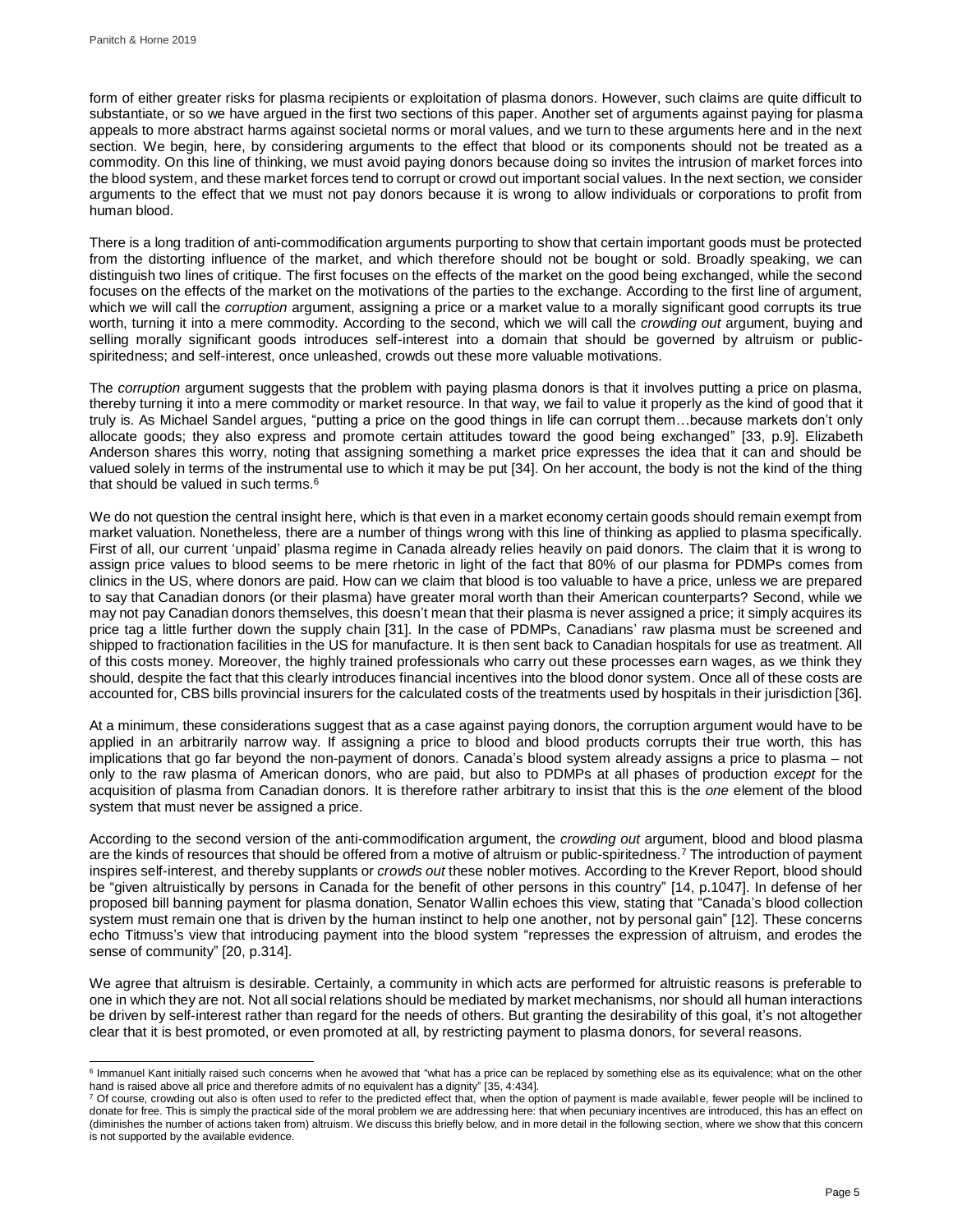To begin with, the provision of literally any good provides an opportunity for the expression of altruism. Thus, it bears asking why a more altruistic society must be promoted through the donation of plasma specifically, rather than some other good. We could instead promote altruism by encouraging citizens to contribute to food drives or clothing drives rather than blood drives. It seems arbitrary to isolate the donation of plasma (or even bodily goods more generally) as the one area where our efforts to promote altruism should be focused.

Second, even assuming that the promotion of altruism in society should be focused on the provision of plasma, it is not necessary to restrict payment for plasma in order to promote charitable giving. This is a bit like holding that the state should encourage contributions to soup kitchens by closing down grocery stores. Just as food markets can coexist with food drives, a system of paid plasma donation can exist right alongside a parallel system of unpaid donation. The US demonstrates just this, by paying plasma donors while nonetheless maintaining a per capita rate of voluntary, unpaid whole blood donation that is approximately 50% higher than Canada's [9]. Likewise, Germany, Austria, and the Czech Republic, where plasma donors can be paid if they choose, all have higher per capita rates of unpaid whole blood donation than Canada [37].

Third, and relatedly, there is no reason to assume that the introduction of payment necessarily supplants altruistic motivation. People's motivations are complex. Those who are financially compensated can be motivated simultaneously – perhaps even primarily – by altruistic impulses. This is true of many actors in the healthcare system, such as doctors and nurses. Indeed, most of us take pride in the aspects of our work that allow us to help others, while also believing we should earn a fair wage for doing so. Why then should we think that a paid plasma donor must be primarily or exclusively motivated by personal financial gain?

Titmuss held that as soon as money enters the picture, it distorts a person's incentive structure. He based his conclusions partly on the results of surveys conducted among unpaid whole blood donors in the UK and paid whole blood donors in the US. Survey respondents in the UK cited altruistic motives for donating, inspired not infrequently by having lost someone in the Second World War whose life might have been saved by a transfusion. American respondents, by contrast, mostly cited the need for money [20]. But the American donors were not asked *why* they needed the money, leaving open the very real possibility that they were looking to help support their children, partner, or parents. Surely theirs would not have been selfish motives in such cases, despite the fact that money influenced their choice. This suggests that the offer of money does not necessarily supplant but can clearly coexist with – and maybe even enable – altruism.

Finally, it is arguable that maintaining the view that unpaid donors are noble while paid donors are selfish contributes to the unjustified stigmatization of those who are paid, marking them as non-cooperative social actors, despite the fact that they are very much helping to save lives. This kind of social stigma not only prevents agents from acting in accordance with their genuine preferences but can threaten the security of the plasma supply to which paid donation otherwise contributes [38].

## **IV. Profits and Payments**

One of the most commonly expressed and intuitively powerful objections to a system of paid plasma donation invokes the first principle of the Krever Report, according to which blood is a public resource. The opposite of a public resource is of course a private resource, one controlled by individuals or corporations for their own profit. If blood is a public resource, then it should not become part of a profit-making initiative, nor should Canadians become pawns of profit-seeking corporations. In elaborating on his first principle, Krever writes that "profit should not be made from the blood that is donated in Canada. The operator of the blood supply system must act as a trustee of this public resource for the benefit of all persons in Canada" [11, p.1047]. Wallin again echoes Krever in defense of her proposed bill, saying "Canadian donors are not meant to be a revenue stream for private companies looking to make a profit" [12].

The term "profit" is itself ambiguous and deserves some unpacking. Colloquially, it can mean any kind of gain, especially a financial one. However, if those who oppose profiting from Canada's blood supply mean to say that no one should derive any financial gain from the blood system whatsoever, then clearly they ask for something impossible; the only way to satisfy such a demand would be by turning the entire healthcare system into an all-volunteer enterprise. More plausibly, they mean profit in the narrow sense of return to equity: the residual claim held by ownership, typically stockholders, to whatever value is left after all other obligations of the enterprise are settled. In this sense, the difference between a for-profit and not-for-profit enterprise is just that with the latter, any residual is re-invested in the enterprise rather than being returned to ownership.

While it may be philosophically and politically controversial, it is common sense in the business world that managers in forprofit companies work *for* stockholders and are obliged to put their financial interests ahead of the interests of all other stakeholders [39]. Without questioning whether such an attitude is appropriate in business, it is clearly out of place in medicine, where it is understood that physicians' and nurses' first obligation is to their patients rather than to their own or their employers' bottom line. Such an attitude seems no less out of place in the blood supply system. There, the interests of those who depend on blood and blood products (or who may one day so depend, i.e., the public at large), as well as the interests of those who generously supply such products, should come before the interests of those who merely seek a return on their investment.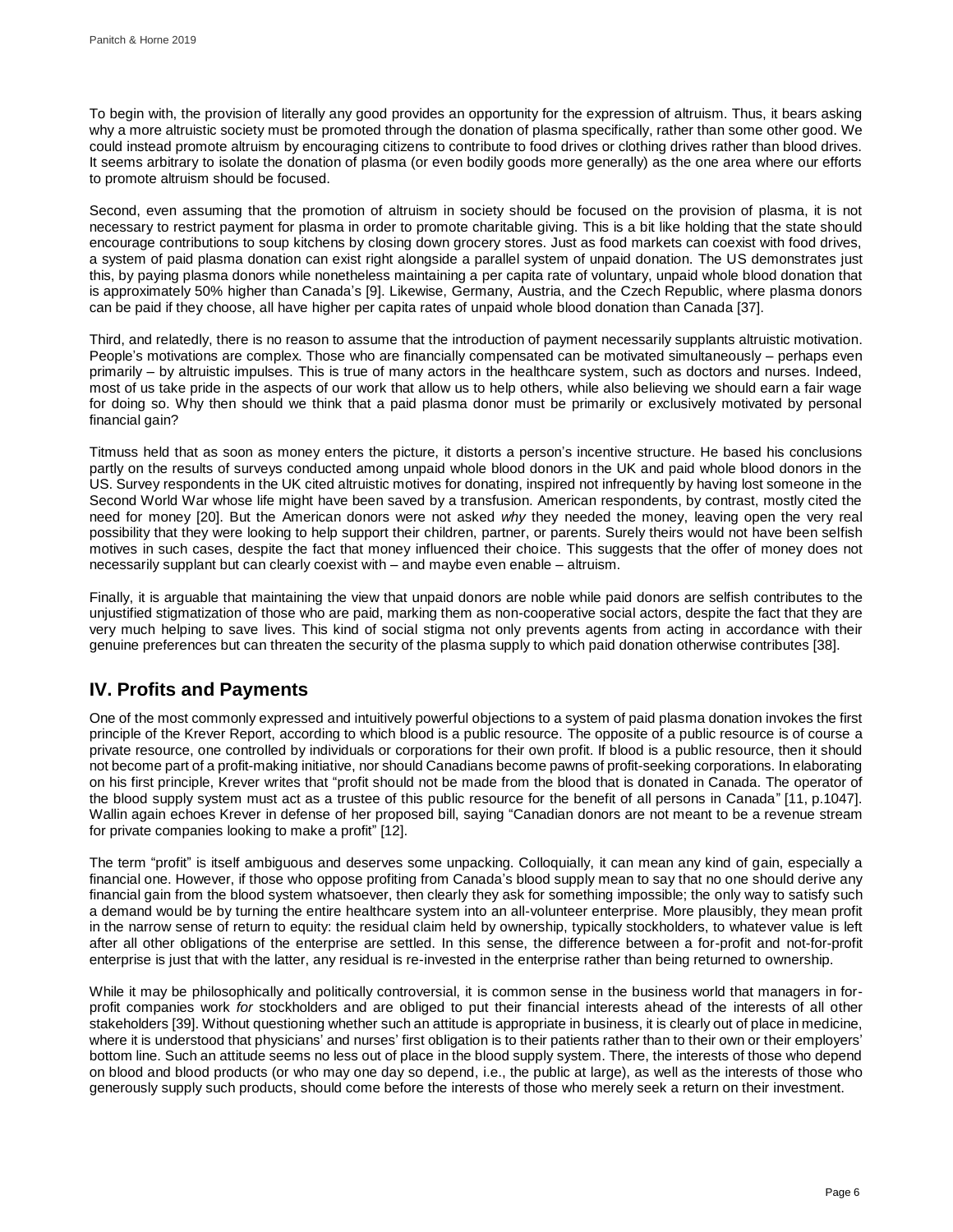Understood in this way, concerns about the profit motive are just the demand-side analogue to the concerns we encountered in the previous section regarding the self-interested motives of suppliers. Just as one might worry about the nefarious effects of payment on the motivations and behaviours of those who *donate* blood, one might also worry about the effects of profit on the motivations and behaviours of those who *collect* it. We agree that these worries offer legitimate grounds to resist allowing Canada's blood and plasma supply to be controlled by for-profit corporations, and we will turn to substantiating those grounds momentarily. But we must first point out that concerns about the profit motive are quite separate from the question of whether plasma donors should be paid.

Profit-seeking and paying donors are two distinct issues. Whether an agency is organized as a for-profit venture has nothing to do with whether they pay (or should pay) their suppliers, and vice versa. For instance, Canada's provincial health insurance programs are properly public, not-for-profit agencies; the fact that these programs dispense payments to almost everyone involved in the provision of medical care in Canada has never been thought to threaten these insurers' not-for-profit status. Conversely, a for-profit agency should be inclined toward non-payment wherever they can get away with it, as a way of cutting costs and thus increasing profits.

The question of *payment* therefore has nothing to do with the question of *profit*. To say that private companies should not profit from the blood system may be effective as an argument against allowing a private company like CPR to operate, but it has no bearing on the general question of whether plasma donors should be paid. We point this out, not to discredit anti-profit arguments as such, but only anti-profit arguments against paying for plasma. And to show that there is conceptual space available for a novel position: one that endorses paying *for* plasma while rejecting profiting *from* plasma.

The first three sections of this paper were intended to show that there are strong reasons in support of paying for plasma, and few good reasons against it. In particular, paying for plasma can be expected to lead to a more secure domestic supply without compromising safety or exploiting the vulnerable. But if there are legitimate concerns about the distorting effects of the profit motive – and we believe there are, as we will argue momentarily – it is possible to address those concerns by simply taking the controversial issue of profit off the table. Payment may instead be dispensed by a not-for-profit agency.

In the interests of profit, we should expect a private company like CPR to sell the blood it collects from Canadian donors to the highest bidder, and the highest bidder may not be in Canada. In other words, CPR can be expected to sell Canadian blood abroad if doing so proves more lucrative than selling it domestically. As such, the licensing of for-profit clinics might not, in the end, address the very security of supply worries which (we argued in Section I) speak in favour of a paid system. Since one of the primary reasons (if not *the* primary reason) to support a paid system is to increase Canada's supply and to ensure the ongoing security thereof, then to the extent that the profit motive threatens this goal, this is grounds for serious concern with a for-profit system of plasma acquisition.

As difficult as it may be to imagine a for-profit company like CPR putting Canada's domestic supply needs ahead of its own bottom line, it is equally difficult to imagine a not-for-profit, like CBS say, selling Canadians' plasma abroad on the open market. This is because CBS's mandate is to protect the security of Canada's plasma supply, and also because it is accountable not just to shareholders but to government, advocacy groups, donors, and citizens. This suggests that, in light of the compelling reasons to pay plasma donors, there are considerable reasons to prefer that such payment come from a public, not-for-profit agency like CBS rather than a private, for-profit agency like CPR.

There is a helpful parallel to be drawn here to the ethical analysis of clinical research trials involving human subjects. The benefits of trial participation are not enjoyed by subjects in the form of medical treatment as such, since they may be randomized to a placebo group, and/or because the experimental treatment may prove ineffective. Instead, the benefits of participation are generally twofold: in the short term, there is payment, and in the longer term, there are the benefits of living in a society with safe, new, and effective treatment protocols, which can only be achieved in most cases through research on human subjects. It is broadly regarded as ethical to perform research on human subjects if the latter of these two benefits can be reasonably assured, that is, if the research will very likely have ongoing social value in which the participants will share [40,41].

In the context of plasma donation, we have similar reason to think that donors are owed the opportunity to live in a society with a more secure and plentiful plasma supply in the long term, as well as payment for their contribution to this social good in the short term. As with medical research, the greatest good that comes out of a system of plasma acquisition is increased access to treatment in the future. Thus, it seems reasonable to suppose that donors should be entitled to share in this good. And on our view, this speaks in favour of securing our supply by pursuing a publicly accountable payment scheme. When the private sector gets involved in the acquisition of plasma and sells the plasma they acquire in Canada to the highest bidder abroad, Canadian donors can reasonably worry they might be deprived of access to the social good to which they contribute. This is why, on our view, we need a publicly controlled system of plasma acquisition. But we would emphasize again that, although the opportunity of donors to live in a society with a more secure plasma supply is an important long-term benefit of plasma donation, this long-term benefit is not at all inconsistent with short term financial payment to donors for their time and trouble.

Continuing with the parallels to research ethics, some bioethicists argue that while living in a society with new medical interventions is the primary benefit of clinical research involving human subjects, this cannot always be reasonably guaranteed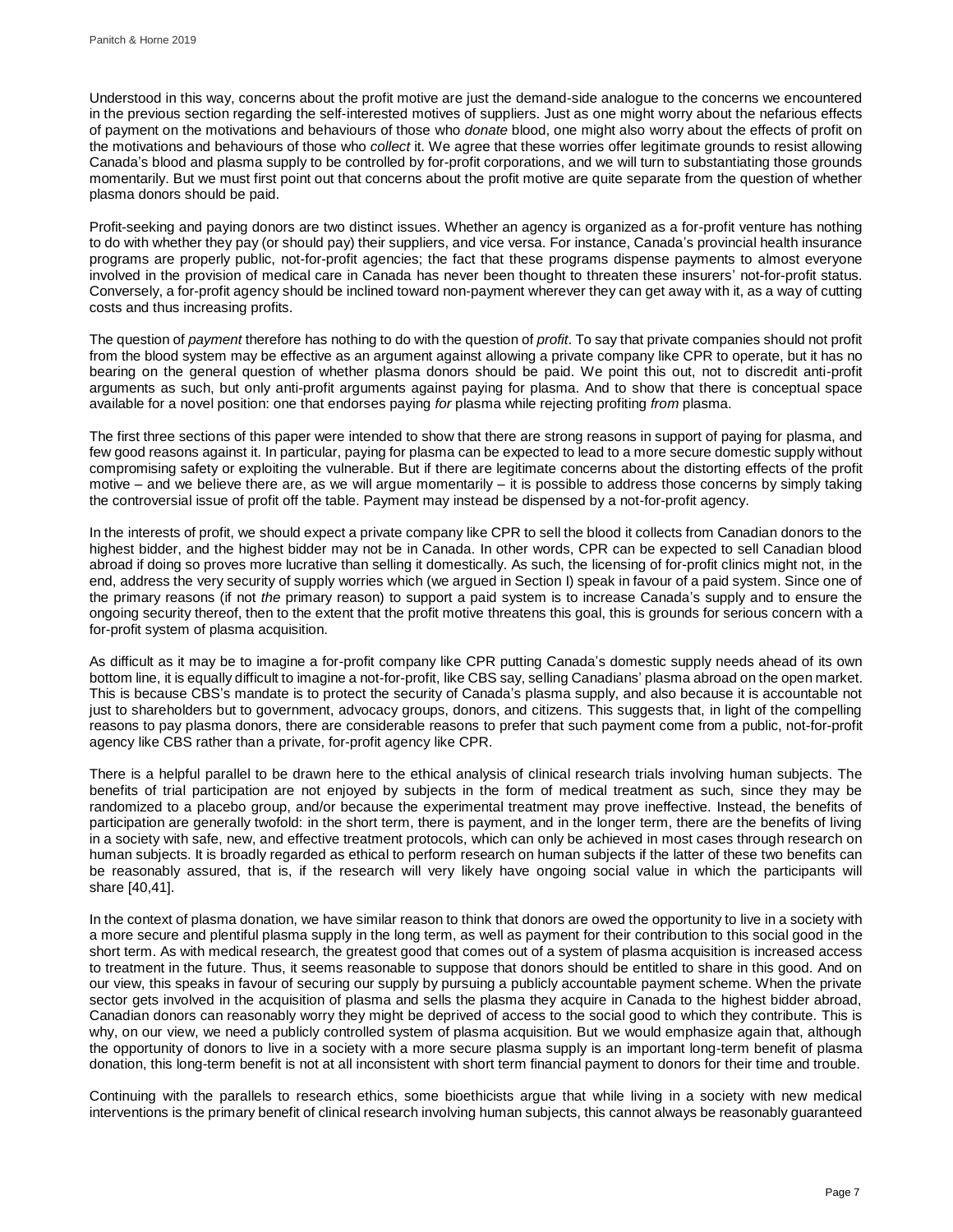to trial participants for any number of reasons.<sup>8</sup> As such, ethical research requires that some more direct form of benefit-sharing is owed to participants [42]. We are making a similar case: the primary benefit of plasma donation should be living in a society with an adequate supply (which we secure through public control), but donors who may never access this supply themselves are owed some more direct benefit (which we assure through payment). In sum, a not-for-profit agency that collects plasma through paid donation would best ensure that the plasma collected in Canada would in fact serve to secure the Canadian plasma supply, which in our view is the principle rationale for payment. Payment would enhance domestic supply, while the public mandate of a not-for-profit would help to ensure that the supply is managed for the benefit of all Canadians rather than for the benefit of the shareholders of a firm. A publicly governed payment scheme would realize the benefits of increasing supply through incentivization, without the risk that Canada's plasma supply would go to whomever was willing to pay the highest price for it.

There are additional reasons to favour payment coming from a not-for-profit rather than a for-profit agency. One common complaint against CPR is that they have chosen particularly disadvantaged parts of Saskatoon and Moncton as sites for their first two clinics. We argued in a previous section that worries around exploiting vulnerable individuals seem somewhat overblown; it is difficult to see the offer of a \$25 or \$50 payment as one that poor people are incapable of resisting, not least of all because many poor Canadians do indeed refuse it. Nonetheless, we agree there is something troubling about the fact that CPR has opened its clinics in Saskatoon and Moncton in underprivileged parts of town. This does seem to suggest that they know their clients will come mainly from among the worst off. This is a problem of inequality, on our view, not one of exploitation. It looks as though CPR is taking advantage, not of vulnerable individuals, but rather of the fact of income inequality in Canada itself. Were income and wealth more equitably distributed, particular neighbourhoods, and thereby particular segments of the populace, would not become the targets of for-profit agencies. That disadvantaged neighbourhoods exist to become the target of for-profit agencies is a serious problem of social justice, and not simply of plasma acquisition. Nonetheless, our reason for raising this issue is to point out an additional advantage of vesting the responsibility for paid plasma acquisition in the hands of a not-for-profit public agency like CBS. The advantage is that CBS could pay for plasma from their vast network of existing donation sites, and thus would not rely so heavily on any one particular segment of the population. Indeed, CBS could proceed with opening its new proposed donation sites in diverse neighbourhoods across Canada and pay donors from those sites.

Of course, not-for-profit status is not a panacea. Not-for-profits are perfectly capable of short-sighted and self-interested behaviour of their own, as the history of the Canadian blood scandal attests. But to the extent that the profit motive is seen to be particularly distorting of agents' incentives and thus their behaviour, we can expect some improvement by simply taking that motive off the table. This can be expected to have a couple of concrete benefits, as we have already argued. But additionally, because a public agency like CBS is accountable to a broader range of stakeholders for their decisions, if we want the blood system to be managed for the good of all Canadians rather than for the interests of a private company's shareholders, such broader accountability is preferable.

In closing this section, we acknowledge that our proposal raises a number of legitimate practical concerns. If CBS were to begin paying Canadians for their plasma, what would be the impact on Canada's whole blood supply? What would be the budgetary implications for CBS? Would paying donors really increase supply, and security of supply, as much as we suggest? We acknowledge that these are legitimate concerns, and certainly any attempt to implement a proposal like this should investigate them carefully before proceeding. Here we would just emphasize that our aim in this paper is more modest. Our aim is to offer arguments that purport to show that paying plasma donors does not raise serious *moral* concerns, where such payment is dispensed by an accountable public agency. Whether there are practical obstacles to its implementation is an area for further research.

Nonetheless, despite the fact that our intervention in this paper is meant to be moral and conceptual rather than empirical, there are a few practical points it behooves us to make before concluding. First, on the question of CBS's finances, while our proposal may lead to some net increase in costs, we think a more secure domestic supply of plasma is worth paying for. Indeed, CBS itself has recently requested just shy of \$100 million over six years in order to build and staff new plasma donation centres, in the hopes of increasing domestic supply to meet about half of Canada's demand for PDMPs. They have also requested \$800,000 for a public relations campaign designed to bolster domestic donations [43]. We see no good reason why these funds should not be devoted in part to paying donors, and many good reasons why they should. Second, while some may worry about the impact of paying for plasma on CBS's ongoing efforts to source adequate quantities of whole blood, in general there is no evidence of a "crowding out" effect here. When the Government's Expert Panel on Immune Globulin Product Supply and Related Impacts in Canada examined the literature, they found no evidence that expanding paid plasma collection negatively affected the whole blood supply [3]. And indeed, as we have already said, many countries that allow for paid plasma donation *also* maintain higher rates of uncompensated blood donation than Canada [31]. 9

l <sup>8</sup> In the context of medical research, this may be because some participants die before the intervention becomes widely available, or because the cost of some new intervention may make it inaccessible to certain participants, particularly those in poorer regions, or nations with inadequate drug subsidies or healthcare provisions. With respect to plasma in Canada, the first of these is more relevant, as is the likelihood that healthy donors will themselves never require medical interventions involving the use of plasma.

<sup>&</sup>lt;sup>9</sup> Of course, under our proposal, the very same organization (CBS) could be responsible for collecting both unpaid blood donations and paid plasma donations, and this might give rise to crowding-out problems that do not obtain when different agencies are doing the collecting. Clearly more research is called for here, but such problems could potentially be mitigated by, for example, having blood and plasma collection performed at separate sites or under distinct "brands."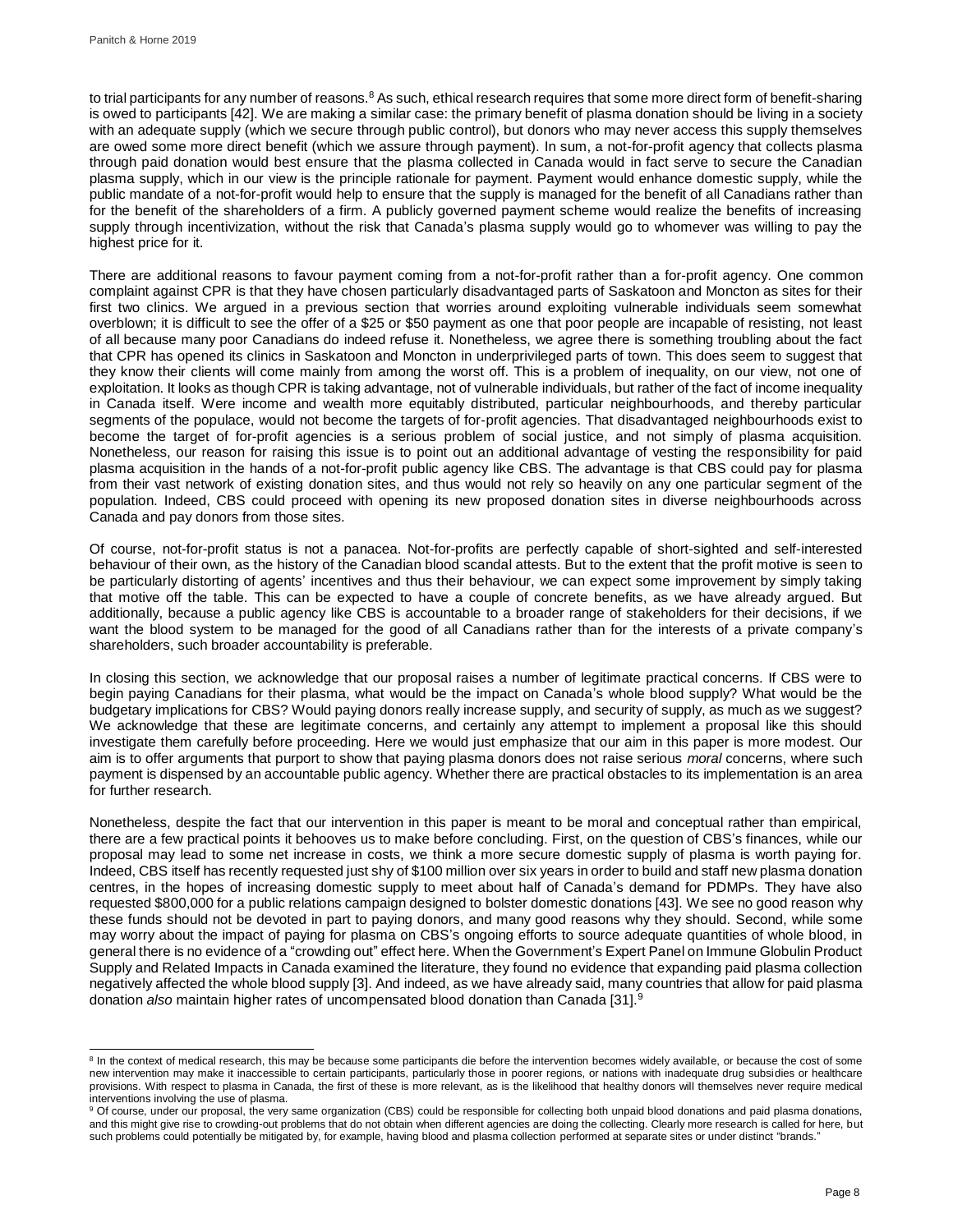We have argued in this section that while there are legitimate reasons to be worried about the effects of the profit motive on Canada's blood system, these worries have nothing to do with the question of paying donors. Indeed, many of the concerns people have about CPR could be assuaged by allowing CBS or another not-for-profit entity to pay plasma donors.<sup>10</sup> Evidence suggests that a large majority of Canadians support paying for plasma provided that it does in fact increase the Canadian plasma supply [45]. Our proposal shows that it is possible to accommodate the aversion many Canadians have toward profitoriented initiatives, while still realizing the increased supply that payment makes possible.

## **Conclusion**

We have argued that the current debate around payment for plasma in Canada avoids the central issue, which is not about whether donors should be paid, but about who should be paying them. There are many good reasons to favour paying plasma donors, and few good reasons against. Paying for plasma would increase domestic supply, making Canada's blood system more self-sufficient and secure in an increasingly uncertain world. To object to payment on the grounds that blood should not be commodified belies the fact that Canada already depends on paid donors in the US for plasma. To say that paying Canadian donors would be exploitative ignores the fact that not paying them exploits them more, in virtue of assigning them an even smaller share of the benefits of cooperation.

The introduction of the profit motive is a legitimate cause for concern, and a good reason to worry about licensing private plasma acquisition clinics. But fortunately, it is not a legitimate reason to refuse to pay plasma donors. The question of payment is separate from the question of profit; a not-for-profit can pay donors as easily as can a for-profit. And in fact, if we are going to pay donors, there are good reasons to favour such payment coming from a not-for-profit source. A not-for-profit can be expected to keep domestic plasma donations in Canada for the benefit of Canadians, rather than selling them to the highest bidder abroad. In this way, not-for-profit payment would contribute to the security of the plasma supply in a way that for-profit payment would not. With this in mind, we have advocated for a new Canadian regime of public sector plasma collection and payment.

Les auteurs tiennent à remercier les deux évaluateurs pour leurs The authors wish to thank the two peer-reviewers for their constructive commentaires constructifs.

Aucun à déclarer

### **Responsabilités des évaluateurs externes Peer-reviewer responsibilities**

Les évaluations des examinateurs externes sont prises en considération de façon sérieuse par les éditeurs et les auteurs dans la préparation des manuscrits pour publication. Toutefois, être nommé Nonetheless, being named as a reviewer does not necessarily denote comme examinateur n'indique pas nécessairement l'approbation de ce approval of a manuscript; the editors of *[Canadian Journal of Bioethics](http://cjb-rcb.ca/)* manuscrit. Les éditeurs de *[Revue canadienne de bioéthique](http://cjb-rcb.ca/)* assument take full responsibility for final acceptance and publication of an article. la responsabilité entière de l'acceptation finale et la publication d'un article.

**Édition/Editors:** Vincent Couture & Aliya Affdal **Évaluation/Peer-Review:** Peter Flanagan & Dominique Martin

#### **Affiliations**

<sup>1</sup> Department of Philosophy, Carleton University, Ottawa, Canada

<sup>2</sup> Department of Philosophy, Franklin & Marshall College, Lancaster, USA

**Correspondance / Correspondence:** Vida Panitch[, vida.panitch@carleton.ca](mailto:vida.panitch@carleton.ca)

**Reçu/Received:** 27 Aug 2018 **Publié/Published:** 11 Mar 2019

Les éditeurs suivront les recommandations et les procédures décrites The editors follow the recommendations and procedures outlined in the dans le [Code of Conduct and Best Practice Guidelines for Journal](http://publicationethics.org/resources/code-conduct)  [Editors](http://publicationethics.org/resources/code-conduct) de COPE. Plus précisément, ils travaillent pour s'assurer des [Editors.](http://publicationethics.org/resources/code-conduct) Specifically, the editors will work to ensure the highest ethical plus hautes normes éthiques de la publication, y compris l'identification et la gestion des conflits d'intérêts (pour les éditeurs et pour les auteurs), la juste évaluation des manuscrits et la publication de manuscrits qui répondent aux normes d'excellence de la revue.

COPE [Code of Conduct and Best Practice Guidelines for Journal](http://publicationethics.org/resources/code-conduct)  standards of publication, including: the identification and management of conflicts of interest (for editors and for authors), the fair evaluation of manuscripts, and the publication of manuscripts that meet the journal's standards of excellence.

## **References**

- 1. Canadian Blood Services (CBS). [Our commitment to increasing plasma sufficiency in Canada.](https://blood.ca/en/blood/plasma-sufficiency) Ottawa: CBS, 2018.
- 2. CBC[. Canada's blood supply: 10 years after Krever, is it safe?.](http://www.cbc.ca/news2/background/health/blood-supply.html) CBC News. 2007 Apr 27.
- 3. Expert Panel on Immune Globulin Product Supply and Related Impacts in Canada. [Protecting access to immune](https://www.canada.ca/en/health-canada/programs/expert-panel-immune-globulin-product-supply-related-impacts-canada.html)  [globulins for Canadians.](https://www.canada.ca/en/health-canada/programs/expert-panel-immune-globulin-product-supply-related-impacts-canada.html) Ottawa: Government of Canada, 2018.

### **Remerciements Acknowledgements**

comments. **Conflit d'intérêts Conflicts of Interest**

Reviewer evaluations are given serious consideration by the editors and authors in the preparation of manuscripts for publication.

 <sup>10</sup> Senator Wallin's proposed Bill-S252 against paid plasma donation makes an exemption for CBS, but not for non-profit agencies in general. That means, should the Bill pass, that CBS and CBS alone would retain the right to pay plasma donors [44].